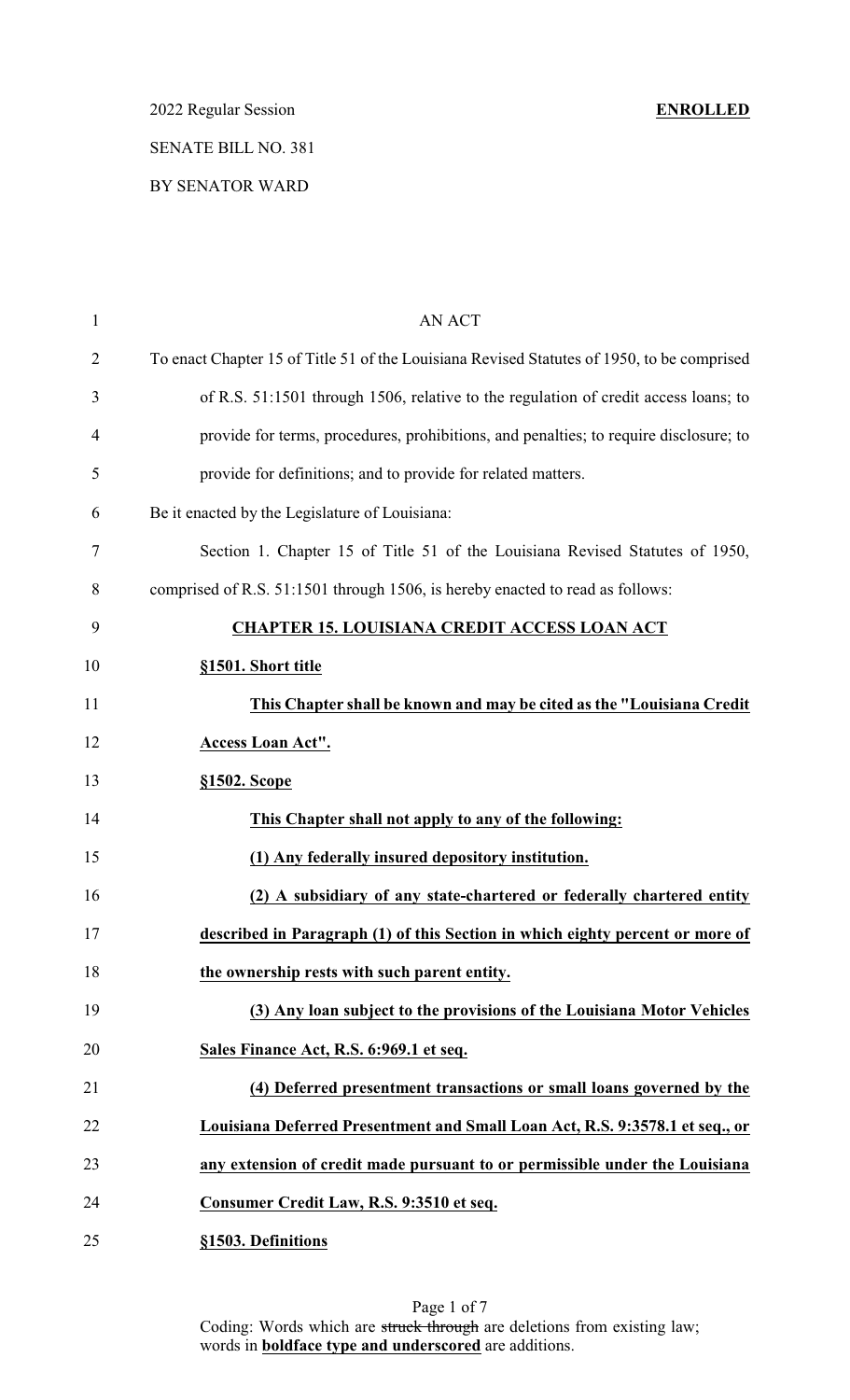| $\mathbf{1}$   | As used in this Chapter, the following words have the following                  |
|----------------|----------------------------------------------------------------------------------|
| $\overline{2}$ | meanings:                                                                        |
| 3              | (1) "Check" means any draft, item, orders, or requests for payment of            |
| 4              | money, negotiable orders, withdrawal, or any other instrument used to pay a      |
| 5              | debt or transfer money from one to another.                                      |
| 6              | (2) "Commissioner" means the commissioner of the office of financial             |
| 7              | institutions.                                                                    |
| 8              | (3) "Consumer" or "borrower" means a natural person who purchases                |
| 9              | goods, services, or movable or immovable property or rights therein, for a       |
| 10             | personal, family, or household purpose, including the borrowing party in a       |
| 11             | credit access loan.                                                              |
| 12             | (4) "Credit access loan" means any interest-bearing loan payable in              |
| 13             | substantially equal installments, which satisfies all of the following criteria: |
| 14             | (a) The loan is offered by a licensee to a borrower in compliance with           |
| 15             | this Chapter.                                                                    |
| 16             | (b) The loan includes a principal amount not exceeding one thousand              |
| 17             | five hundred dollars.                                                            |
| 18             | (c) The loan includes a loan term of not fewer than ninety days and not          |
| 19             | more than three hundred sixty-five days.                                         |
| 20             | (5) "Licensee" or "lender" means any person who engages in offering              |
| 21             | credit access loans and who is licensed pursuant to the Louisiana Consumer       |
| 22             | Credit Law, R.S. 9:3510 et seq.                                                  |
| 23             | (6) "OFI" means the office of financial institutions.                            |
| 24             | (7) "Principal" means the amount financed or amount deferred pursuant            |
| 25             | to a credit access loan agreement executed between a consumer or borrower        |
| 26             | and a licensee or lender.                                                        |
| 27             | §1504. Credit access loan; terms; disclosure; procedure                          |
| 28             | A. A credit access loan agreement entered into between a licensee and a          |
| 29             | borrower pursuant to this Chapter shall satisfy all of the following criteria:   |
| 30             | (1) The agreement authorizes the borrower to rescind the agreement               |

Page 2 of 7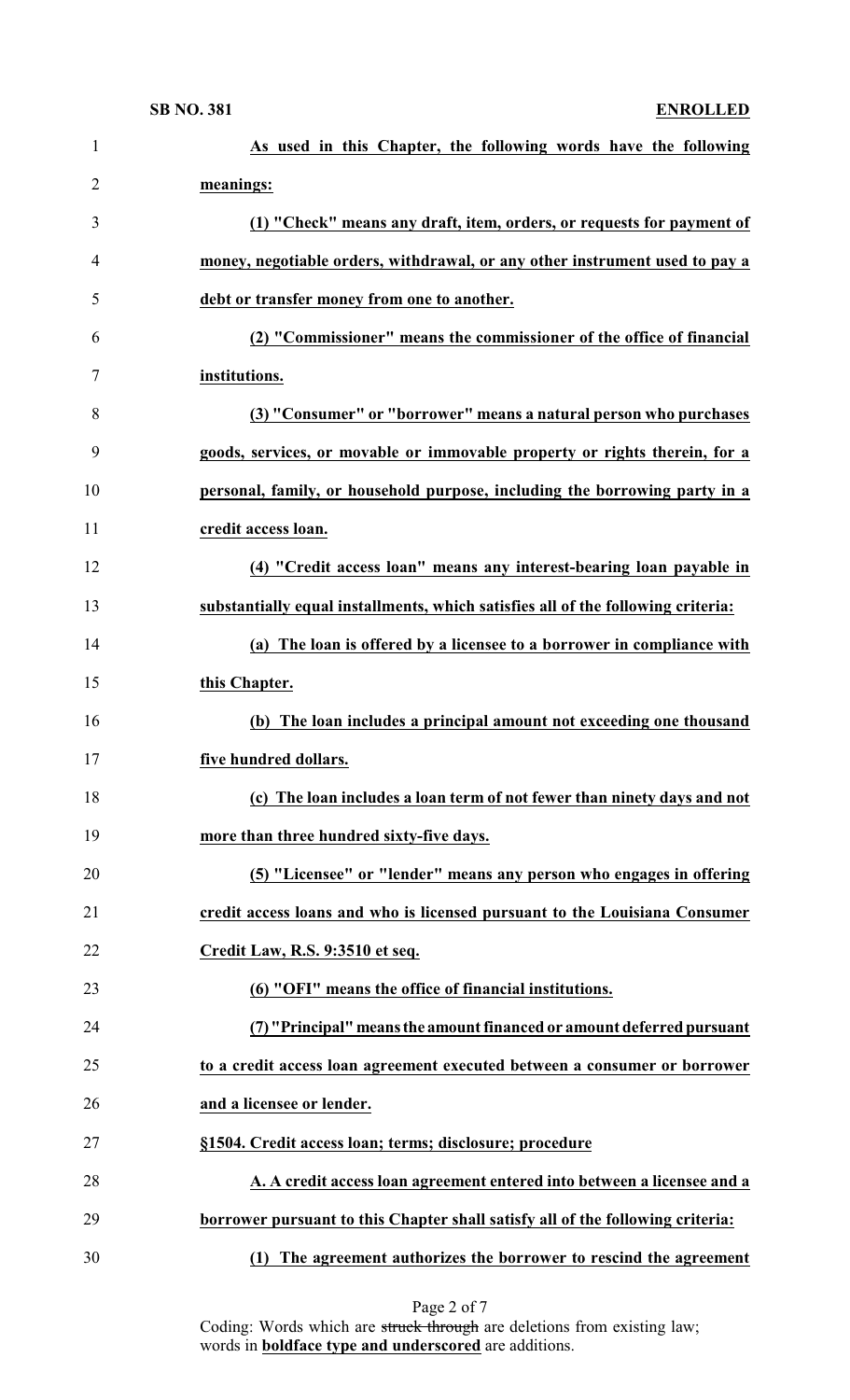**SB NO. 381 ENROLLED**

| $\mathbf{1}$   | within one business day at no cost.                                              |
|----------------|----------------------------------------------------------------------------------|
| $\overline{2}$ | (2) The agreement contains a disclosure notice written in at least twelve-       |
| 3              | point, bold font stating:                                                        |
| 4              | You are entitled by Louisiana law to cancel this                                 |
| 5              | transaction at no cost to you by notifying your lender of                        |
| 6              | your intent to cancel this transaction by close of the                           |
| 7              | business day immediately following the date you sign this                        |
| 8              | agreement and by returning to the lender all loan                                |
| 9              | proceeds provided to you.                                                        |
| 10             | (3) The agreement contains a disclosure notice written in at least sixteen-      |
| 11             | point, bold font on the first page of each credit access loan agreement stating: |
| 12             | You may request an extended payment plan once                                    |
| 13             | in a twelve month period if you are unable to pay the loan                       |
| 14             | in full when due, but the request shall be made prior to                         |
| 15             | [Insert final payment due date here]. The request shall be                       |
| 16             | made in writing and be delivered by hand, by mail, or by                         |
| 17             | facsimile to: [Licensee/lender to insert name, email                             |
| 18             | address, phone number and facsimile number here].                                |
| 19             | Contact the Office of Financial Institutions (OFI) at 1-                         |
| 20             | 888-525-9414, 8660 United Plaza Blvd, Baton Rouge, LA                            |
| 21             | 70809, if [Licensee/lender name here] refuses to grant                           |
| 22             | your timely request for an extended payment plan or if                           |
| 23             | you have any other complaint regarding your lender's                             |
| 24             | activity.                                                                        |
| 25             | B. The disclosure notices required pursuant to Subsection A of this              |
| 26             | Section shall be visibly posted at each licensee location and on the homepage of |
| 27             | the licensee's website.                                                          |
| 28             | C. A licensee may contract for and receive the following from a                  |
| 29             | borrower:                                                                        |
| 30             | $(1)(a)$ A loan finance charge, calculated according to the actuarial            |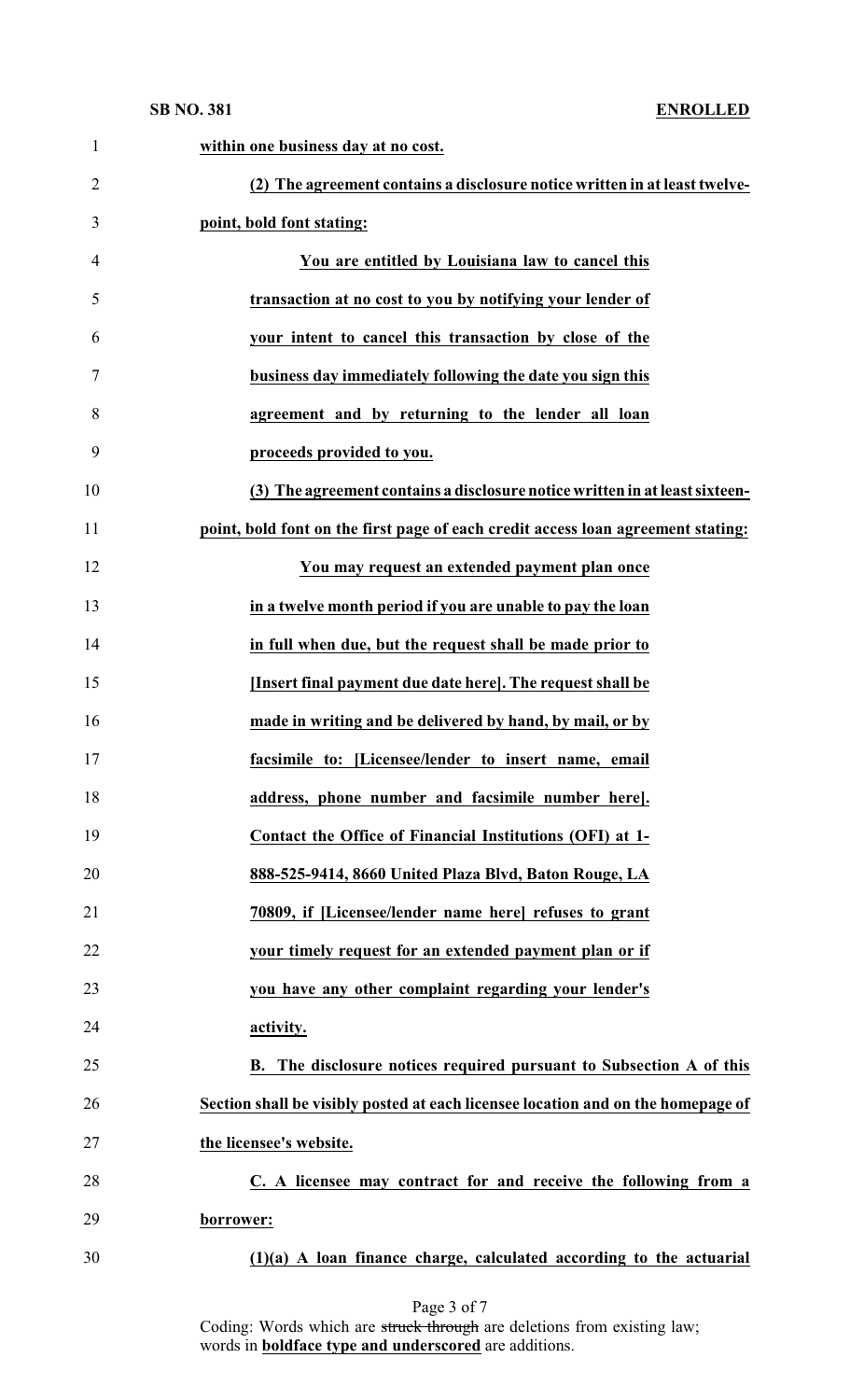### **SB NO. 381 ENROLLED**

| $\mathbf{1}$   | method, not exceeding thirty-six percent per year on the unpaid balances of the    |
|----------------|------------------------------------------------------------------------------------|
| $\overline{2}$ | principal.                                                                         |
| 3              | (b) The loan finance charge described in Subparagraph (a) of this                  |
| $\overline{4}$ | Paragraph shall not include the fees or charges enumerated in Paragraphs (2)       |
| 5              | through (5) of this Subsection.                                                    |
| 6              | (2) A monthly maintenance fee not exceeding thirteen percent of the                |
| $\tau$         | principal amount originally contracted but only if the fee is not added to the     |
| 8              | unpaid balances of the principal subject to the loan finance charge described in   |
| 9              | Paragraph (1) of this Subsection.                                                  |
| 10             | (3) Delinquency charges as authorized by R.S. 51:1506.                             |
| 11             | (4) Charges imposed by the licensee resulting from returned payments               |
| 12             | related to dishonored checks, electronic funds transfers, negotiable orders of     |
| 13             | withdrawal, or share drafts issued by the borrower.                                |
| 14             | (5) An underwriting fee not exceeding fifty dollars but only when the              |
| 15             | principal amount originally contracted for is at least four hundred dollars.       |
| 16             | D.(1) All fees and charges imposed relating to the credit access loan,             |
| 17             | except those charges described in Paragraphs (C)(3) and (4) of this Section, shall |
| 18             | be included in the calculation of the total amount of fees and charges and shall   |
| 19             | not exceed one thousand five hundred dollars.                                      |
| 20             | (2) Fees or charges not authorized by this Chapter shall not be imposed,           |
| 21             | relative to a credit access loan, including but not limited to any charges related |
| 22             | to cashing loan proceeds, if such proceeds are delivered by check.                 |
| 23             | (3) Notwithstanding any other provision of law, a lender shall not                 |
| 24             | contract for, charge, collect, or receive in connection with a credit access loan  |
| 25             | made pursuant to this Section a total amount of fees and charges, over the life    |
| 26             | of a loan made in accordance with Subsection C of this Section that exceeds one    |
| 27             | hundred percent of the principal amount contracted for in the original loan.       |
| 28             | E.(1) Prior to offering a credit access loan agreement to a borrower, a            |
| 29             | licensee shall reasonably attempt to verify either the borrower's gross monthly    |
| 30             | income, exclusive of any income other than gross pay received, or the              |

Page 4 of 7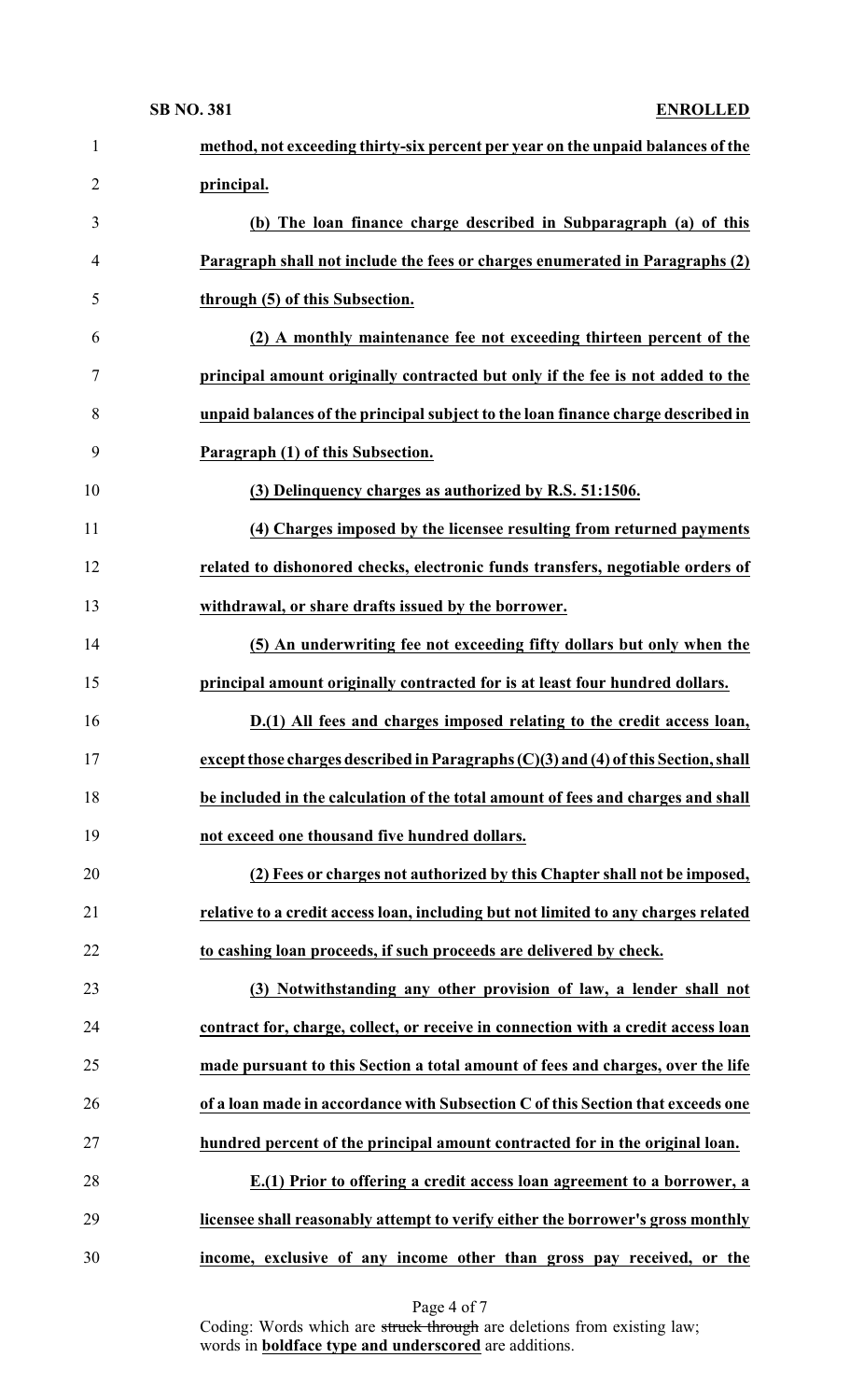| $\mathbf{1}$   | borrower's monthly funds received net of taxes and other deductions.               |
|----------------|------------------------------------------------------------------------------------|
| $\overline{2}$ | (2) A licensee shall be in compliance with this Subsection if the licensee         |
| 3              | obtains at least one document from the borrower, which is dated not earlier        |
| $\overline{4}$ | than ninety days before the date of the borrower's initiation of the loan          |
| 5              | transaction and not later than the date the loan is made, that reasonably verifies |
| 6              | the information required by Paragraph (1) of this Subsection, including but not    |
| 7              | limited to a recent pay stub.                                                      |
| 8              | §1505. Prohibitions; violation                                                     |
| 9              | A. A licensee shall not do any of the following related to a credit access         |
| 10             | loan:                                                                              |
| 11             | (1) Use any device or agreement that charges or collects more fees,                |
| 12             | payments, or interest from the borrower than authorized by this Chapter,           |
| 13             | including execution of another financial agreement with the buyer other than       |
| 14             | an extended payment plan; a sales, leaseback, or rebate agreement; catalog         |
| 15             | sales; or any other transaction with the borrower intended or designed to evade    |
| 16             | the requirements of this Chapter.                                                  |
| 17             | (2) Include in a credit access loan agreement any of the following:                |
| 18             | (a) A hold harmless clause.                                                        |
| 19             | (b) A confession of judgment clause.                                               |
| 20             | (c) A provision in which the borrower agrees not to assert a claim or              |
| 21             | defense arising out of the agreement.                                              |
| 22             | (d) A provision by which a person acting on behalf of the licensee is              |
| 23             | treated as an agent of the borrower relating to the credit access loan.            |
| 24             | (3) Accept real or personal property or any interest in property other             |
| 25             | than a check.                                                                      |
| 26             | $(4)(a)$ Draft funds electronically from a borrower's account without the          |
| 27             | borrower's express written authorization.                                          |
| 28             | (b) Notwithstanding any provision of this Section, nothing in this                 |
| 29             | Chapter shall be construed to prohibit the conversion of a negotiable instrument   |
| 30             | into an electronic form for processing through an automated clearing house         |

Page 5 of 7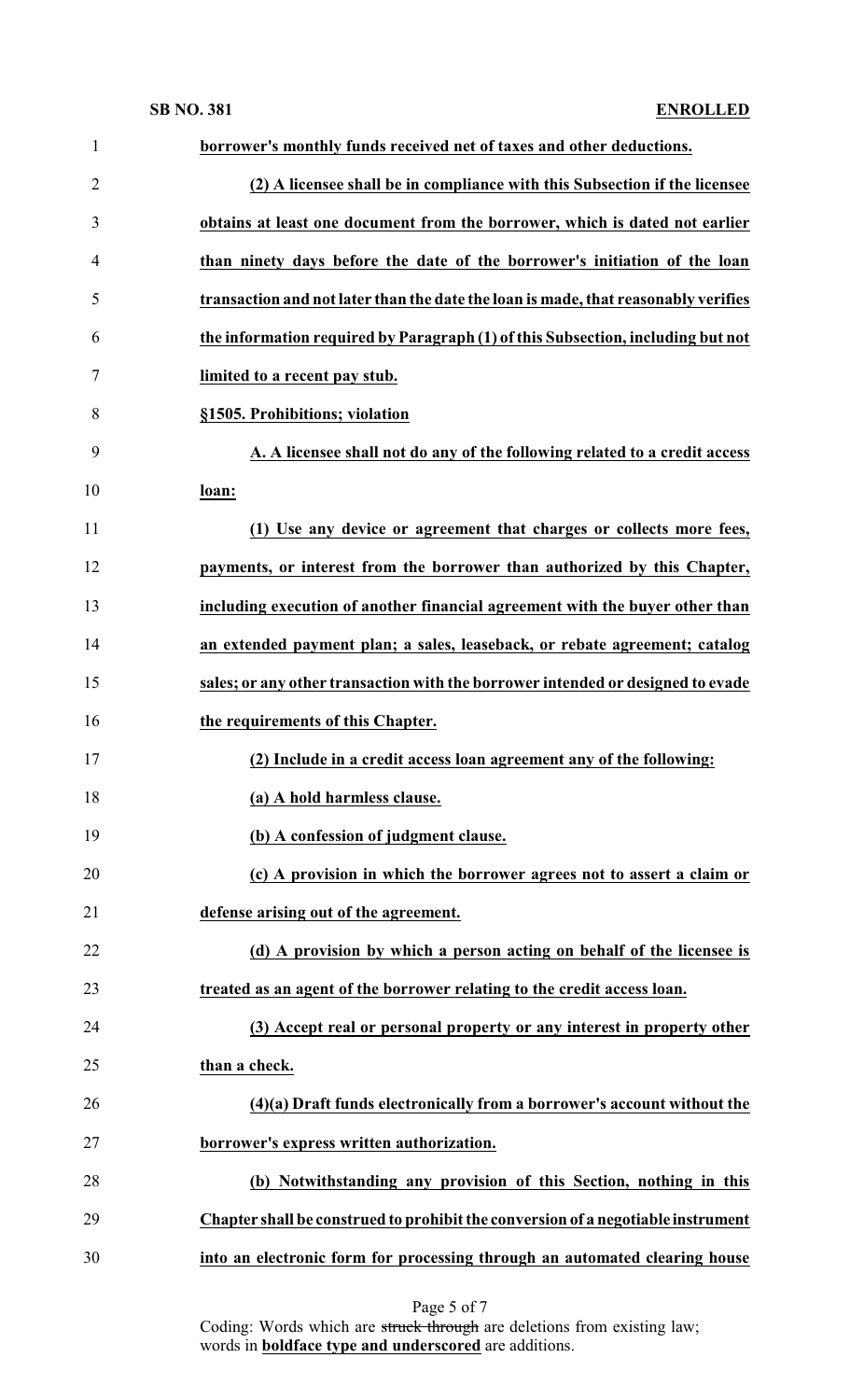| 1              | system.                                                                         |
|----------------|---------------------------------------------------------------------------------|
| $\overline{2}$ | (5) Fail to stop attempts to draft funds electronically from a borrower's       |
| 3              | account upon request of such from the borrower or the borrower's authorized     |
| 4              | agent.                                                                          |
| 5              | (6) Fail to consider whether the borrower can repay the loan according          |
| 6              | to its terms and whether the borrower's original request regarding loan term    |
| 7              | and amount were within the limitations imposed according to this Chapter.       |
| 8              | (7) Charge, contract for, receive, or collect a loan finance charge, credit     |
| 9              | service charge, or any other fee not authorized by this Chapter, except for     |
| 10             | reasonable attorney fees and costs awarded by a court.                          |
| 11             | (8) Refuse a partial loan payment of at least fifty dollars.                    |
| 12             | (9) Divide a credit access loan into multiple agreements for the purpose        |
| 13             | of obtaining a higher fee or charge.                                            |
| 14             | (10) Threaten any customer with prosecution or refer for prosecution            |
| 15             | any check accepted as payment of a credit access loan and returned by the       |
| 16             | lender's depository institution for reason of insufficient funds.               |
| 17             | (11) Execute or structure loan repayment in a manner intended or                |
| 18             | designed to evade the requirements of this Chapter.                             |
| 19             | B. Notwithstanding any provision of this Chapter, any credit access loan        |
| 20             | complying with the provisions of this Chapter shall be exempt from and shall    |
| 21             | not constitute a violation of R.S. 14:511.                                      |
| 22             | C. OFI and the commissioner may administer and enforce compliance               |
| 23             | with this Chapter according to applicable law, including but not limited to the |
| 24             | Louisiana Consumer Credit Law, R.S. 9:3510 et seq. and the Administrative       |
| 25             | Procedure Act, R.S. 49:950 et seq.                                              |
| 26             | §1506. Borrower default; delinquent penalty                                     |
| 27             | A.(1) A licensee may charge and collect from the borrower a late penalty        |
| 28             | of no more than ten percent of the delinquent amount but only when the terms    |
| 29             | of the penalty are clearly disclosed, in writing, in the credit access loan     |
| 30             | agreement.                                                                      |